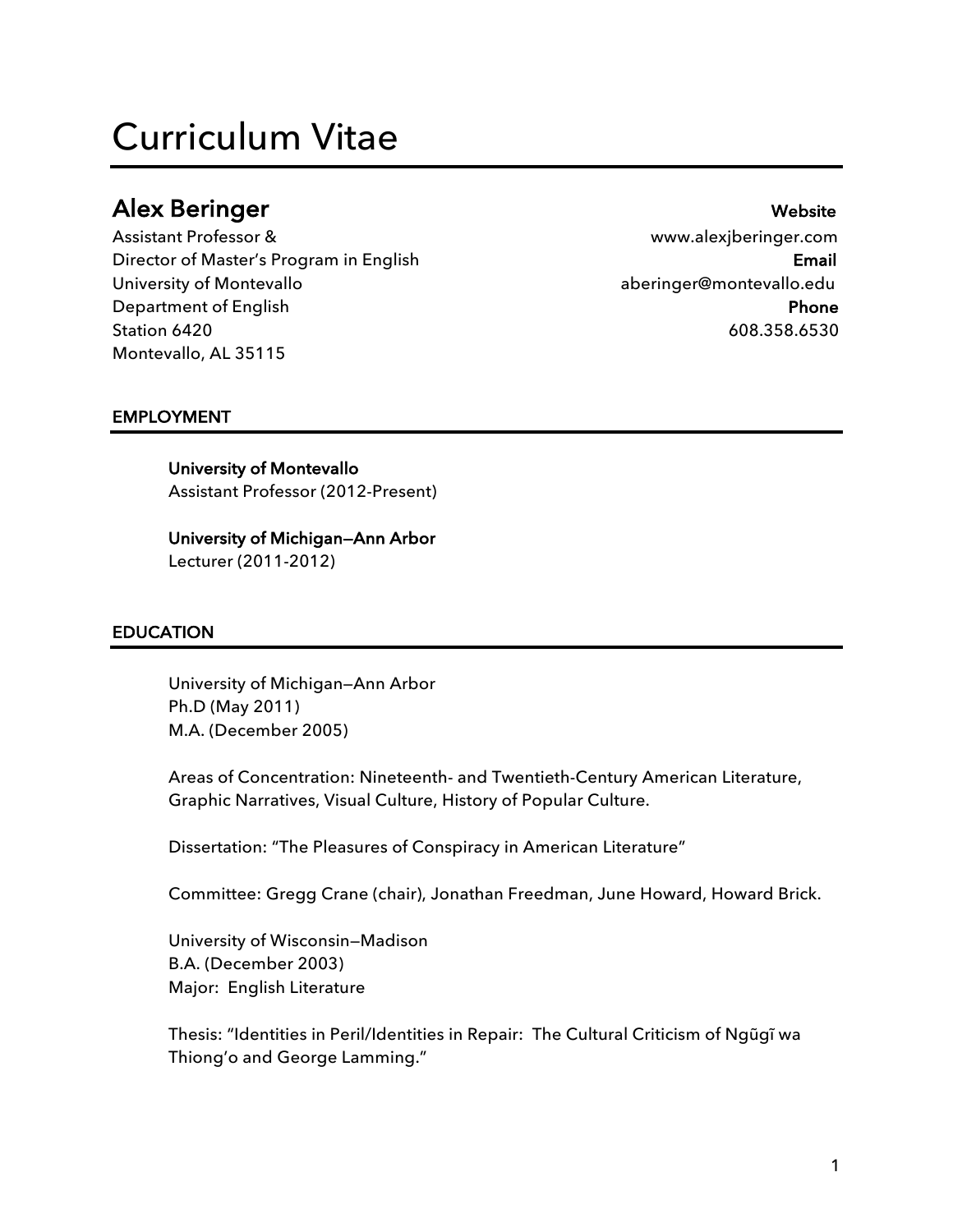Imperial College of London—London, England (January – April, 2002) University of Wisconsin—Madison study abroad program.

# **PUBLICATIONS**

"Humbug History: The Politics of Puffery in *Tom Sawyer's Conspiracy*." *The Mark Twain Annual*, Volume 14, 2016. Pennsylvania State University Press.

"Transatlantic Picture Stories: Experiments in the Antebellum U.S. Comic Strip." *American Literature*, September 2015, Duke University Press.

• Honorable Mention, Norman Foerster Prize for best article published in *American Literature* in 2015.

"'Some Unsuspected Author': Ignatius Donnelly and the Conspiracy Novel." *Arizona Quarterly,* Winter 2013, University of Arizona Press.

"Henry James and The Pleasures of Conspiracy." *Studies in American Fiction*, Spring 2012, Johns Hopkins University Press.

# RESEARCH IN PROGRESS

Book Project: *Lost Literacies: Experiments in Nineteenth Century American Comics.*

Tracing what I call "lost literacies," I show how nineteenth century artists in the United States experimented with an array of visual languages that often look distinct from the modern comic strip. In doing so, I challenge the critical tendency to treat twentieth century visual languages as the idealist model to which all so-called "protocomics" were progressing. Instead, I argue for a historiography that emphasizes diversity and experimentation in its approach to the genre—a family tree in which some branches lead to later genealogies and others stop, offering only the possibility of counterfactual histories. What emerges from my history are not only recurring forms and themes that constitute the nineteenth century comic strip, but also, the broader social and political impulses that were interwoven with visual literacies.

"Exchanging Performances: Antebellum Comics and U.S. Theater Culture" in *Beyond Newspaper Row* (Accepted for inclusion in edited volume)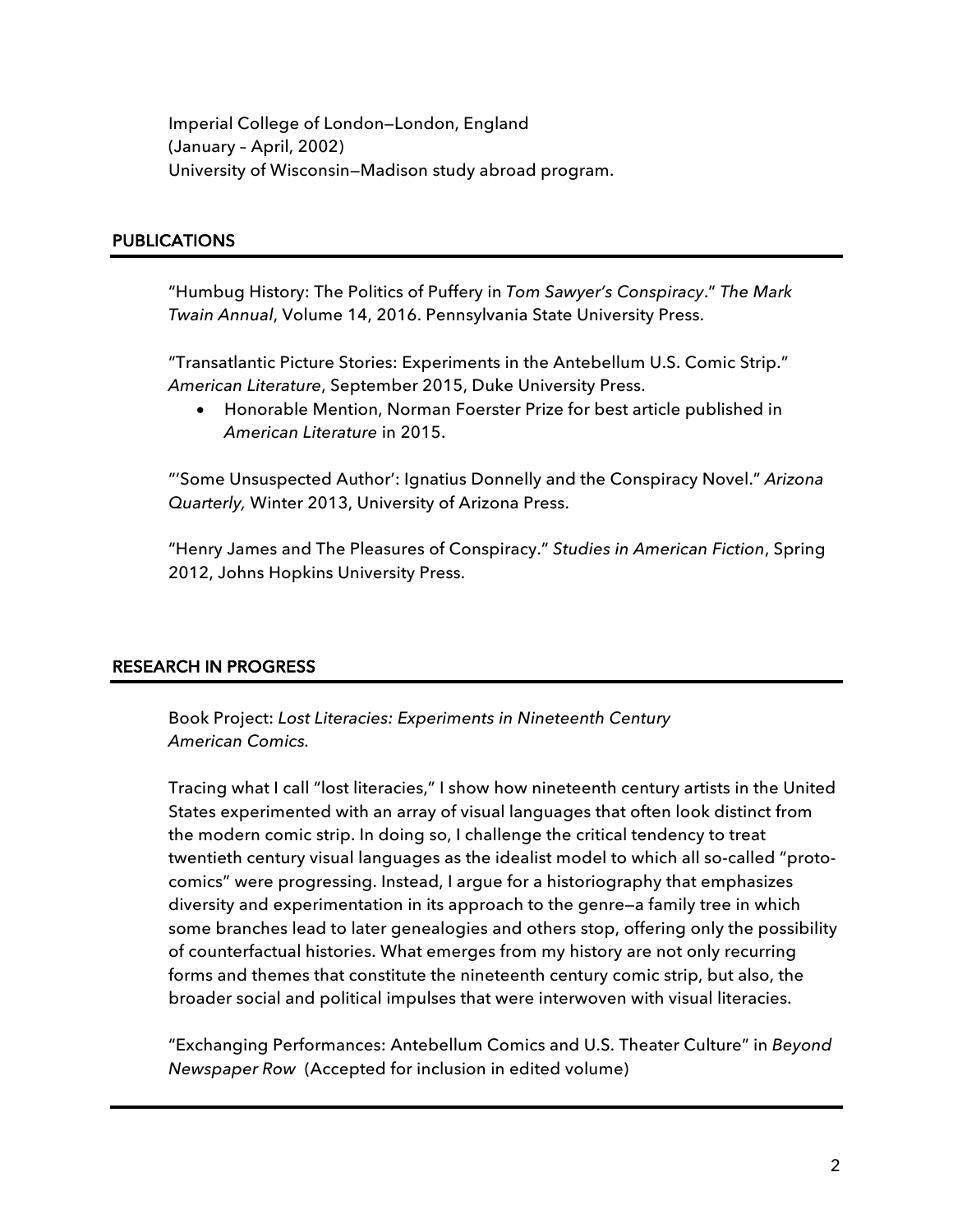#### REVIEWS AND GENERAL AUDIENCE

Review, "Comics Scholarship Finds its Voice with *INKS*," *PopMatters*, http://www.popmatters.com/review/inks-journal-comics-studies-society-drawing-theline-comics/ posted October 6, 2017.

Review, "Reconsidering Vietnam in *The Best We Could Do*," *PopMatters*, http://www.popmatters.com/review/the-best-we-could-do-an-illustrated-memoir-bythi-bui/ posted June 2, 2017

Review, "Do Our Superheroes Satisfy a Secret Craving for Authoritarianism: *A Secret History of Superheroes,*" *PopMatters*, http://www.popmatters.com/review/do-oursuperheroes-satisfy-secret-craving-for-authoritarianism/ posted Feb. 14, 2017.

Review, *Lure of the Arcane.* Eighteenth Century Studies, Vol. 37. Issue 4, Nov. 2014, Johns Hopkins University Press.

### FELLOWSHIPS AND GRANTS

University of Montevallo, Research and Creative Projects Grant (2016-17)

University of Montevallo, Teaching and Learning Grant (2015-16)

National Endowment for the Humanities, Fellowship, Summer Institute: "City of Print, New York and the Periodical Press" (2015)

University of Cambridge, Visiting Fellow, Center for Research in the Arts, Humanities, & Social Sciences (2014)

University of Montevallo, Teaching and Learning Grant (2013-14)

University of Michigan, Rackham Humanities Research Dissertation Fellowship (2009- 10)

University of Michigan, Rackham Humanities Research Candidacy Fellowship (2008- 09)

University of Michigan, Rackham Graduate School Thesis Research Grant (2008)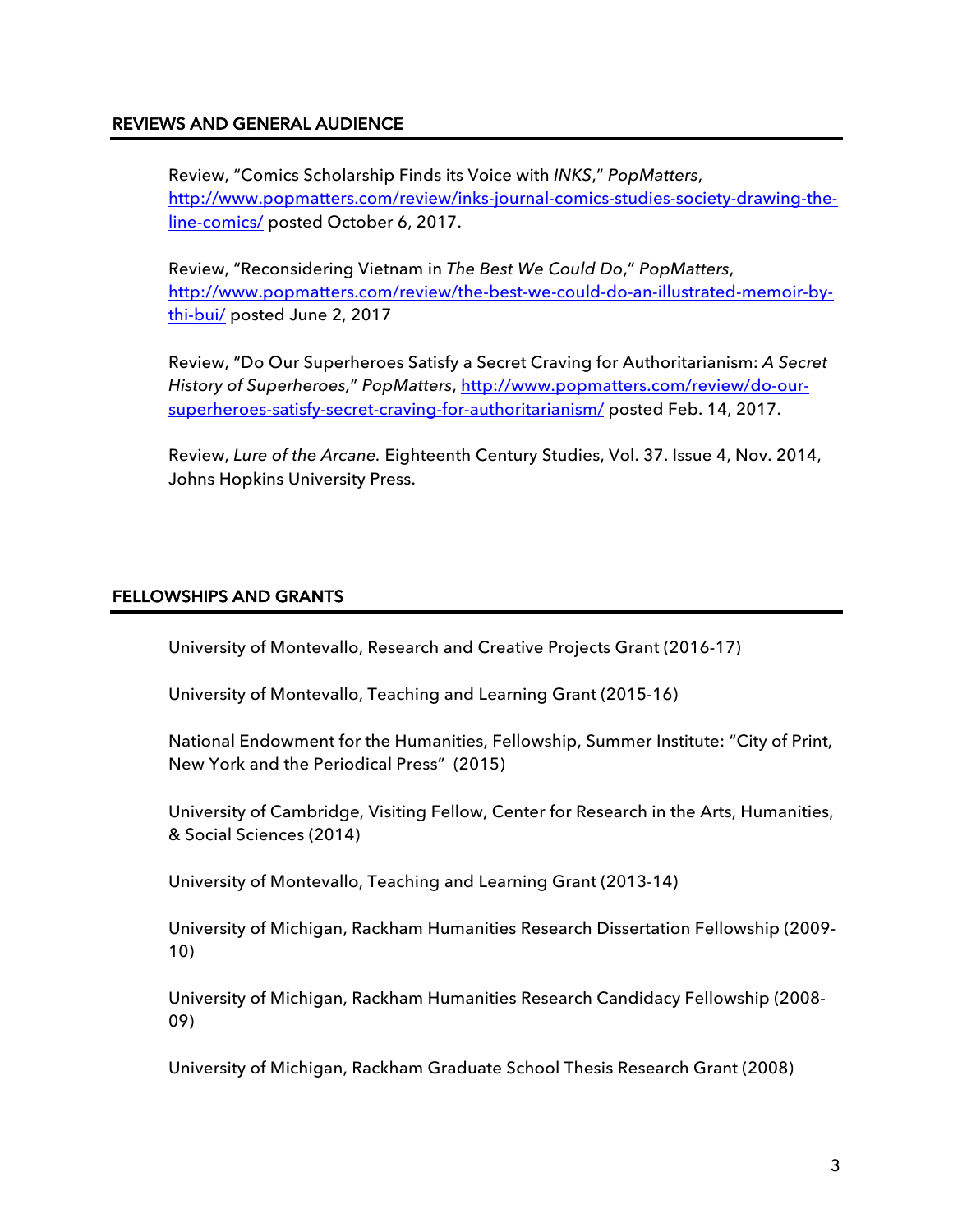University of Michigan, Summer Departmental Fellowship (2005-2006)

University of Michigan, Research Assistant Fellowship (2005)

University of Michigan, Departmental Fellowship (2004-2005)

University of Wisconsin, University League Undergraduate Research Grant (2003)

University of Wisconsin, Honors Fellowship (1999-2000)

### TEACHING AWARDS

Information Literacy Innovator Award, University of Montevallo (2015)

 David and Linda Moscow Prize for Excellence in Composition Instruction, University of Michigan (2008)

 English Undergraduate Association Award, Outstanding Graduate Student Instructor, University of Michigan (2006)

# PROFESSIONAL AND ACADEMIC SERVICE

Staff Writer: PopMatters.com (2017-Present)

Chair: Comics and Graphic Narratives Circle, American Literature Association (2016- Present)

Search Committee: Provost and Vice President of Academic Affairs position, University of Montevallo (2016)

Director: Master's Program in English, University of Montevallo (2016-Present)

Chair: English Graduate Program Committee (2016-Present)

Academic policies subcommittee, University of Montevallo (2015-2016)

Faculty Senate Liaison to Untenured Faculty, University of Montevallo (2015-16)

Peer Reviewer: *MELUS: Multi-Ethnic Literatures of the United States*, Johns Hopkins University Press, (Active reviewer, 2014-Present)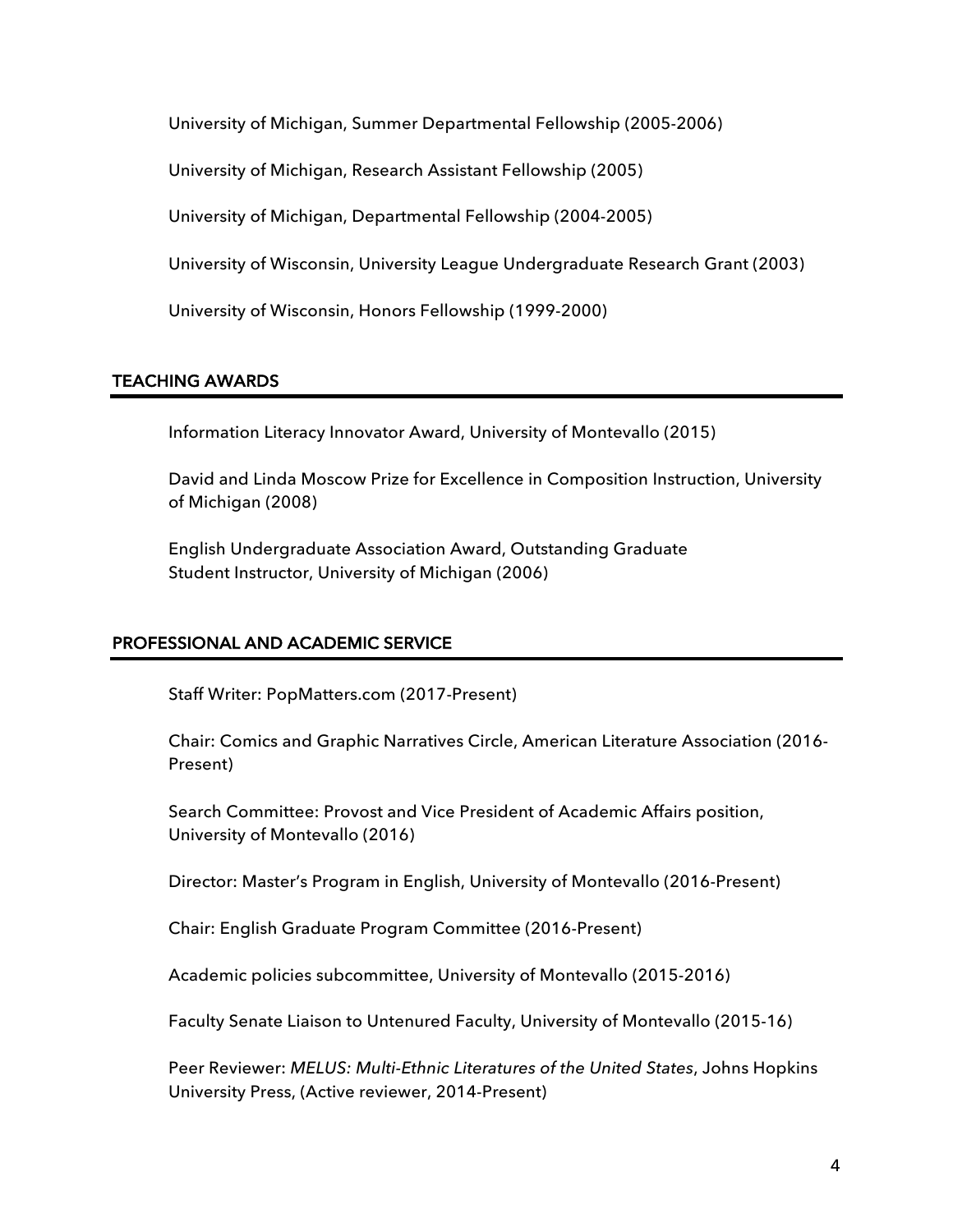Search Committee: Early Modern and Renaissance Literature Faculty Position, University of Montevallo (2015-16)

English Major Committee: University of Montevallo (2014-Present)

English Graduate Program Committee: University of Montevallo (2014-Present)

Faculty Senate: University of Montevallo (2013-2016)

Honors Program Committee: University of Montevallo (2013-Present)

Sophomore Literature Committee: University of Montevallo (2012-Present)

Faculty Research Workgroup: University of Montevallo (2012-Present)

Search Committee: 18<sup>th</sup> Century Literature Faculty Position, University of Montevallo ( 2014-15)

College Night Committee, University of Montevallo (2013-2014)

Search Committee: Associate Director of English Department Writing Program, University of Michigan (2010-11)

Coordinator: United States Literature and Cultures Consortium, University of Michigan (2007-09)

Invited Panelist: "Creating Assignments for Composition," English Department Writing Program, University of Michigan (2009)

Invited Panelist: "Academic Argumentation," English Department Writing Program, University of Michigan (2008)

Conference Organizer: "The Language and Rhetoric of Citizenship," University of Michigan (2007)

Workshop Facilitator: "Teaching with Technology," English Department Writing Program, University of Michigan (2007)

Department Representative: Rackham Graduate Student Forum, University of Michigan (2006-07)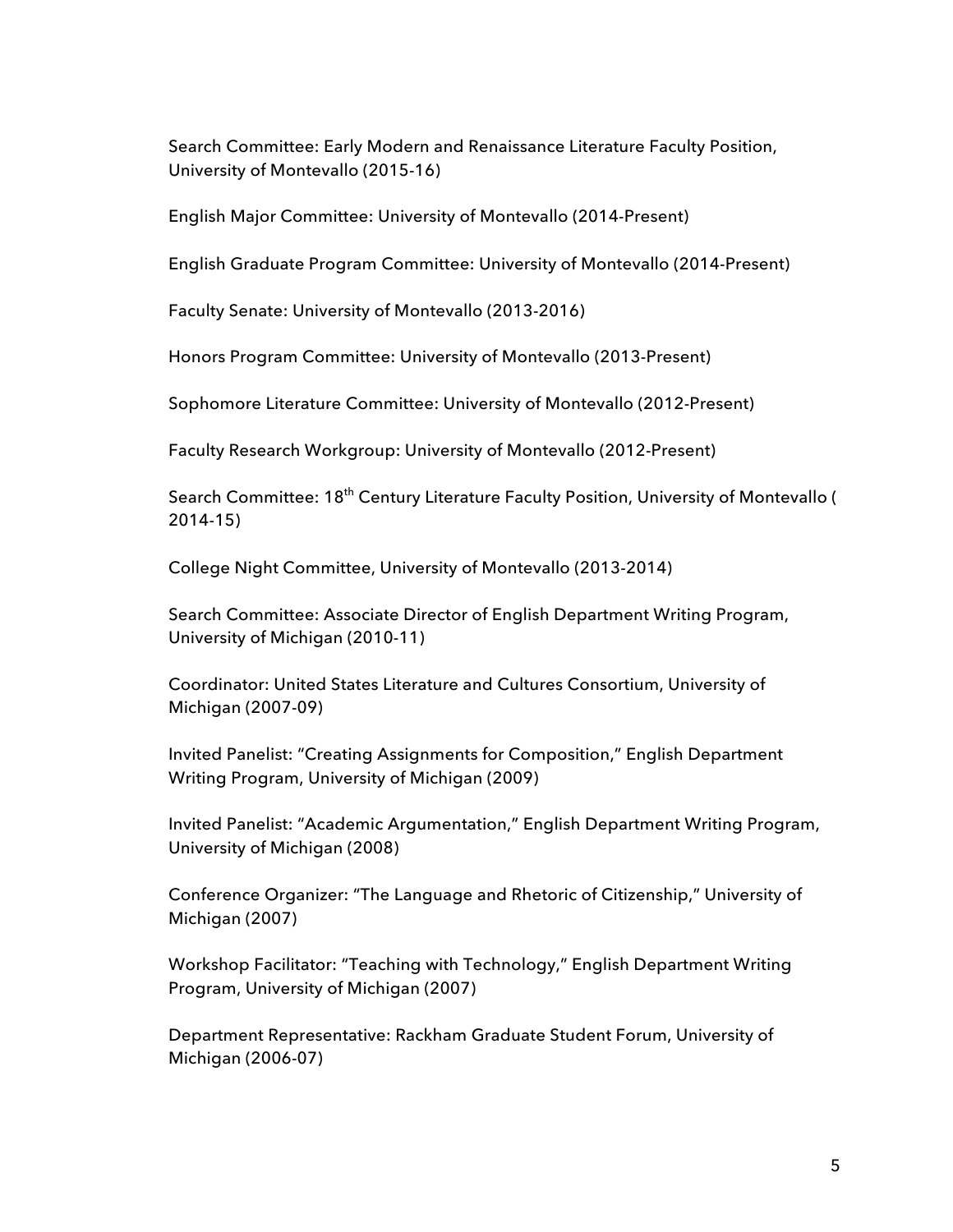Coordinator: Language and Rhetorical Studies Interdisciplinary Workshop, University of Michigan (2006-08)

Conference Organizer: "Africa Without Borders," University of Wisconsin—Madison (2003)

Board Member: Distinguished Lecturer Series, University of Wisconsin—Madison (2001-2004)

# PUBLIC TALKS AND CONFERENCE PARTICIPATION

"'An Accidental Blot': Cultural Capital in early Nineteenth Century Comic Strips," South Atlantic Modern Language Association, Atlanta, GA (2017)

Session Chair: "Queering Comics History," American Literature Association, Boston, MA (2017)

Invited Talk, "The Language of Comics," University of Alabama at Birmingham (2016)

"The Early American Comic Strip and the 'Feminization' of American Theater," American Literature Association Conference, San Francisco, CA (2016)

Session Chair: "C19 and Graphic Storytelling," C19: The Society of 19<sup>th</sup> Century Americanists Conference, State College, PA (2016)

"Graphic Travels: Augustus Hoppin's Travelogue Comics, 1852-1880," C19: The Society of 19<sup>th</sup> Century Americanists Conference, State College, PA (2016)

"'The Honest Home-Writ Page: The Search for the Antebellum American Comic Strip," American Literature Association Conference, Boston, MA (2015)

"Punch Takes Manhattan: Exchanges between British and American Exchanges in Nineteenth Century Comics," Popular Culture and American Culture Conference, New Orleans, LA (2015)

"Paranoid Masculinities in Mark Twain's Fiction," Public Lecture at the University of Cambridge, Cambridge UK (2014)

"Taking Digital Humanities Projects to Live Publics," The Humanities and Technology Camp, Birmingham AL (2014)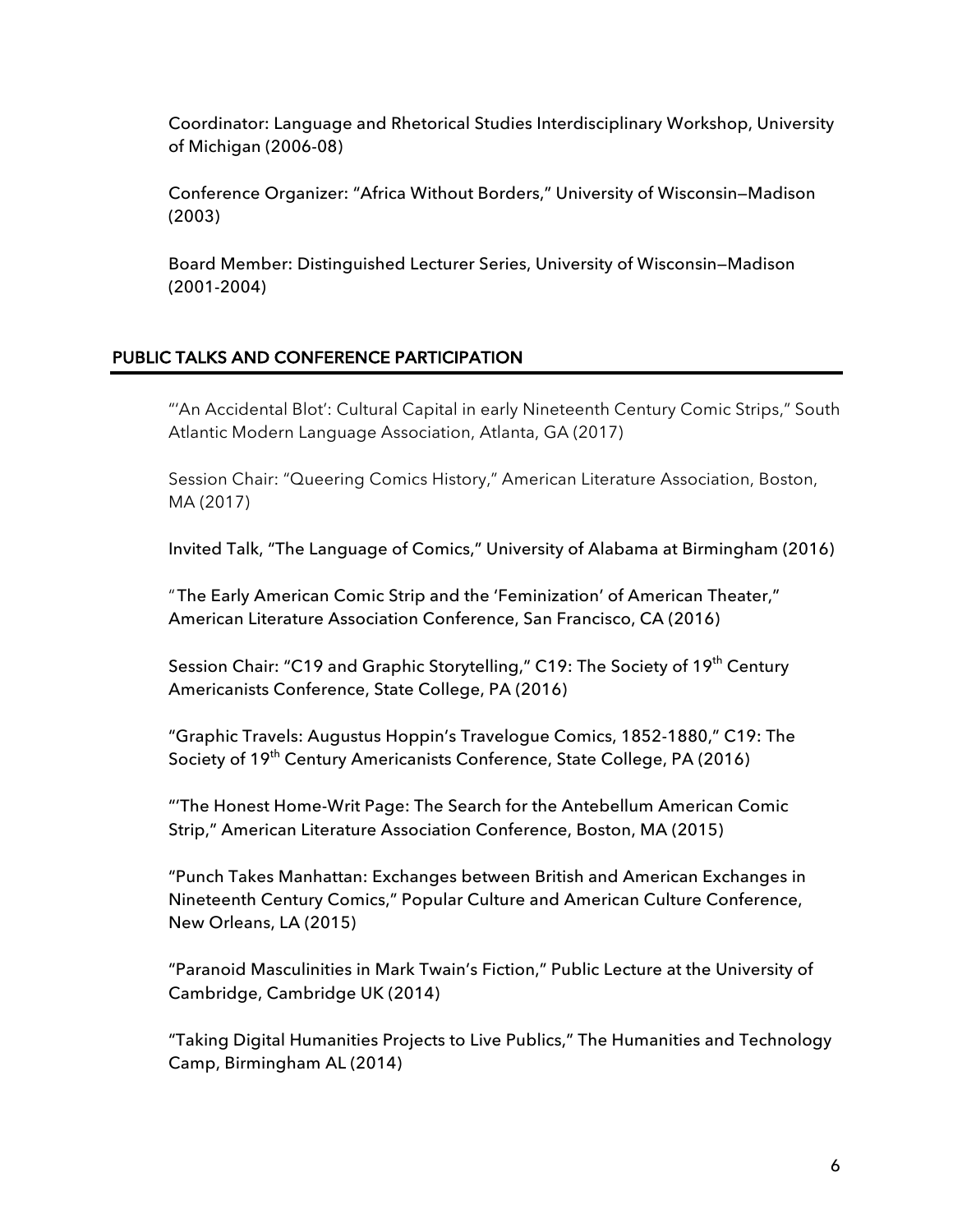"Lost Literacies: Experiments in the American Comic Strip, 1846-1866," National Popular Culture and American Culture Conference, Chicago IL (2014)

Keynote Speaker, "Why English Majors Get all the Jobs!," Sigma Tau Delta Initiation, University of Montevallo (2013)

"Humbug History in *Tom Sawyer's Conspiracy,*" American Literature Association, Boston, MA (2013)

Session Chair and Commentator: "Dropping Out/Opting Out: Iconoclasts in American Culture," American Studies Association, San Antonio, TX (2010)

"The Pleasures of Conspiracy in Henry James' *The Princess Casamassima*," Great Lakes Modern Language Association, Chicago, IL (2010)

"Anarchist Secret Societies in Henry James' *The Princess Casamassima,*" United States Literature and Cultures Consortium Colloquium, University of Michigan (2009)

"Read Between the Lines: Conspiracy as Archival Vision in Donnelly's *Caesar's Column.*" Great Lakes American Studies Association Conference, Notre Dame University (2009)

"'A Class of Readers Hitherto Beyond the Reach of Thoughtful Men': Conspiracy Narratives in Late Nineteenth Century American Working-Class Novels," Northeast Modern Language Association Conference, Boston, MA (2009)

"Conspiracy as Literary Genre in Gilded Age Literature," United States Literature and Culture Consortium Colloquium, University of Michigan (2008)

"Conspiracy, Paranoia, and Historiography in Charles Chesnutt's Fiction," Nineteenth Century Studies Association Conference, Florida International University (2008)

"Masonic Motifs in James Weldon Johnson's *Autobiography of an Ex-Colored Man."* Language and Rhetorical Studies Workshop Conference, University of Michigan (2007)

#### ORGANIZATION MEMBERSHIP

Modern Language Association

American Studies Association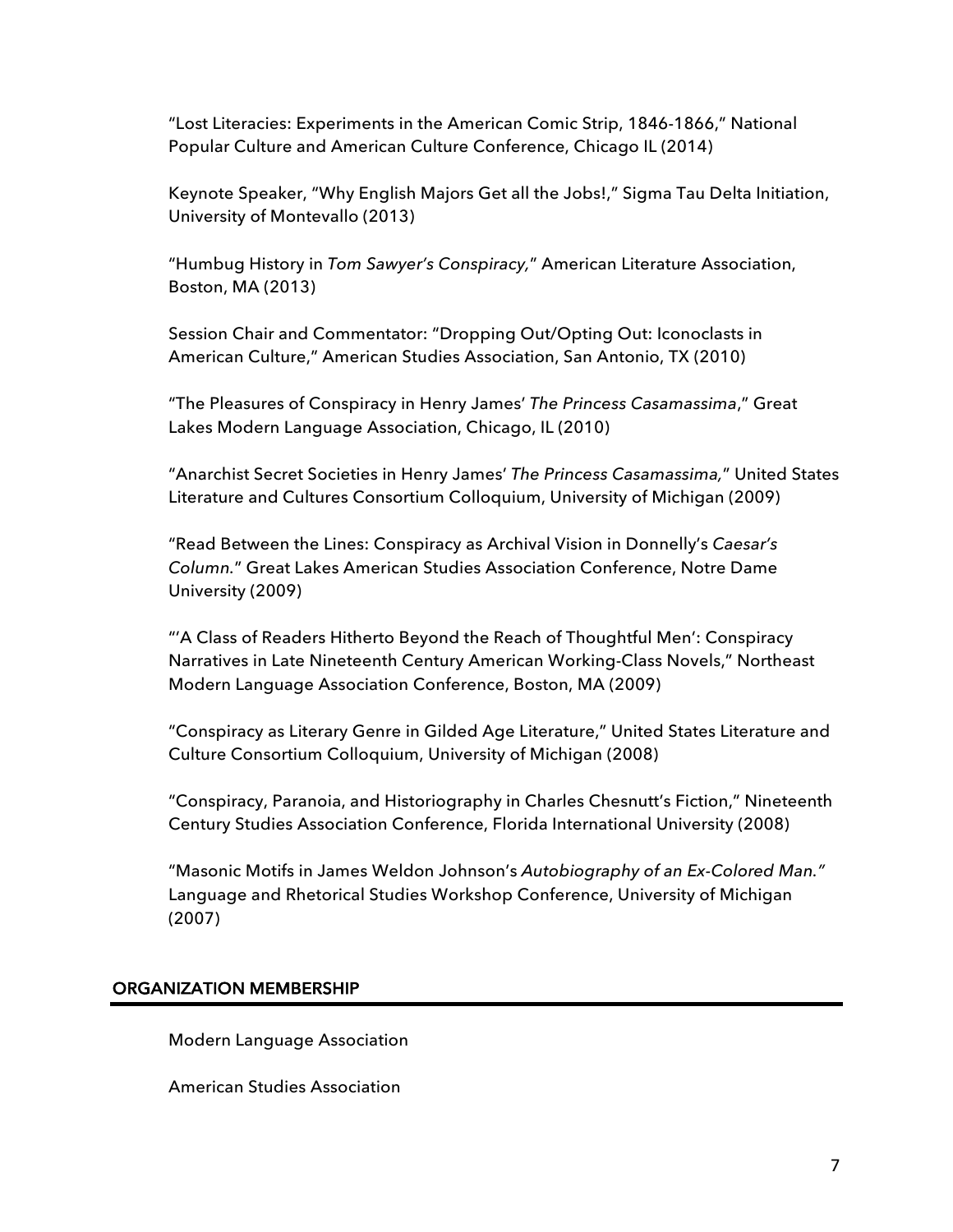American Popular Culture Association

Nineteenth Century Studies Association

Phi Kappa Phi

#### TEACHING AND ADVISING

#### Courses Taught and Designed

English 500: Introduction to Graduate Studies (Fall 2016)

English 485: Senior Capstone Seminar (Spring 2016)

English 471/571: Against Slavery! Literature in the Fight over the Transatlantic Slave System, 1654-1865 (Fall 2015)

English 439 and Art 307: The Origins of the Comic Strip: Graphic Narratives Before 1945 (Spring 2015)

English 590: Graduate Seminar: The Idea of Equality in American Literature (Fall 2014)

English 306: Survey of British and American Literature 1660-1865 (Fall 2014 & Spring 2014, 2015, 2016, 2017)

English 233: Honors Global Literature I: "Conspiracy and Paranoia" (Fall 2013, 2015, 2016, 2017)

English 234: Honors Global Literature II: "Introduction to Graphic Narratives" (Spring 2014, 2016, 2017)

English 405/505: Mark Twain (Fall 2013)

English 300: Introduction to the English Major (Fall 2013)

English 102: "Composition II: Narrating Reality" (Spring 2013)

English 232: "Graphic Narratives 1800-Present" (Spring 2013, Fall 2014, 2017)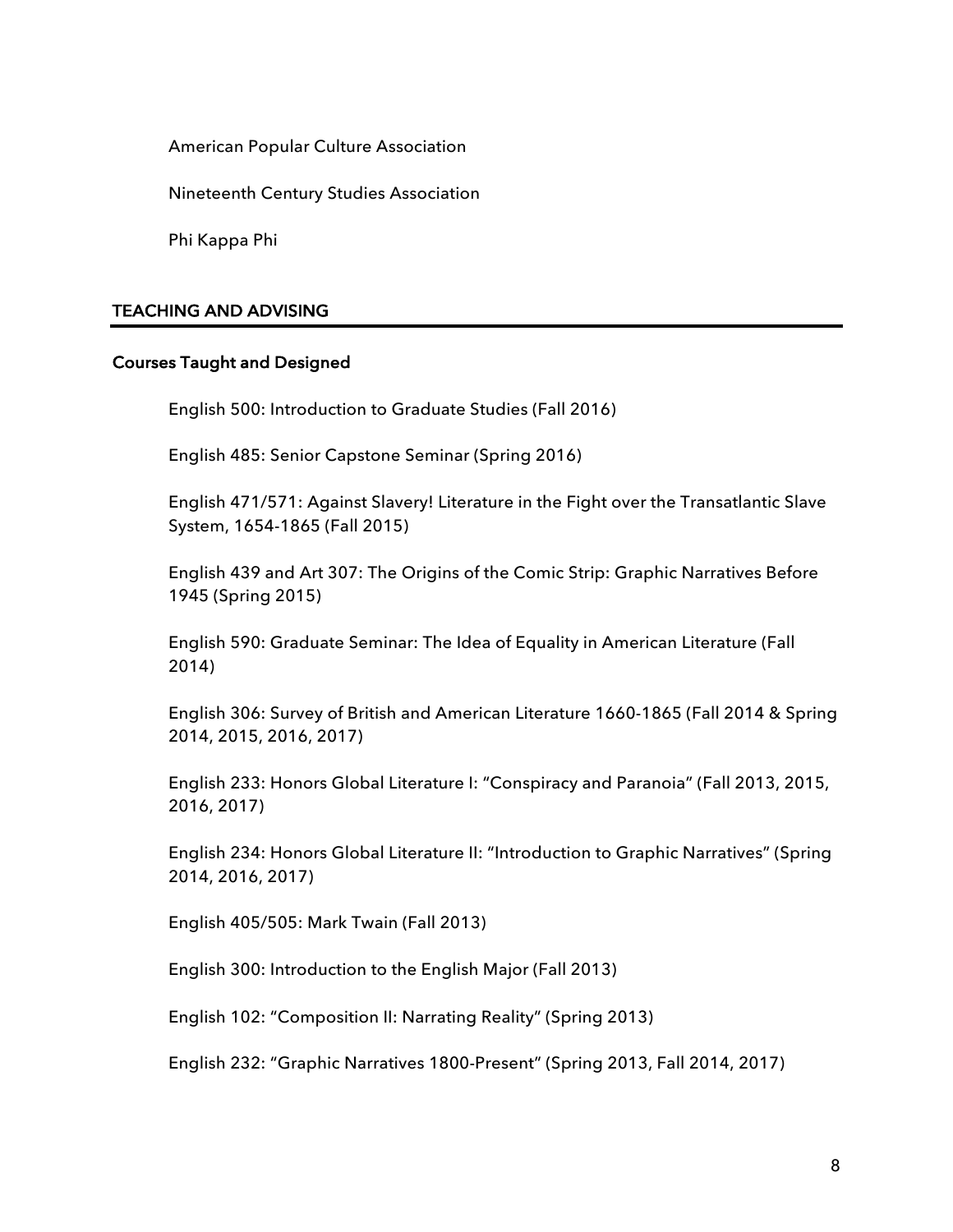English 419/519: "Hoaxes, Hucksters, and Artful Deceptions in American Literature and Culture" (Spring 2013, 2014, Fall 2017)

English 101: "Composition I: Academic Prose as Storytelling" (Fall 2012)

English 231: Global Literature I: "Conspiracy and Paranoia in Western Literature" (Fall 2012, 2013, & Spring 2015)

English 432/532: "American Literature After 1865" (Fall 2012)

English 298: "Introduction to Literary Studies: 'Beautiful Lies'" (Fall 2011, Winter 2012)

English 362: "The American Novel" (Summer 2011)

English 225: "Advanced Argumentation and Rhetoric" (Fall 2010)

English 230: "Introduction to Short Fiction and the Novel: Conspiracy and Paranoia in American Literature 1830-Present" (Winter 2008)

English 125: "College Writing: Pop Rhetoric" (Fall 2007)

English 124: "Writing and Literature: Narrating Reality" (Fall 2006, Winter 2007, Fall 2011, Winter 2012)

#### Research Project Advising

 Undergraduate Research Advisor, Zachary Clifton, "Western reception of Yaoi Manga" (2015)

Committee Chair, Will Hasenbein, M.A. Thesis, "Honorable Materialism in Antebellum American Literature." (2014-15)

Undergraduate Research Advisor, Lindsay Hodgens, McNair Undergraduate Research Project, "The Necessary Good: Commodity Culture in Chris Ware's Graphic Novels." (2014)

Committee Member: Kristin Gilmore, M.A. Thesis, "Pinecone Warriors, A Memoir." (2013-14)

#### Teaching Assistant: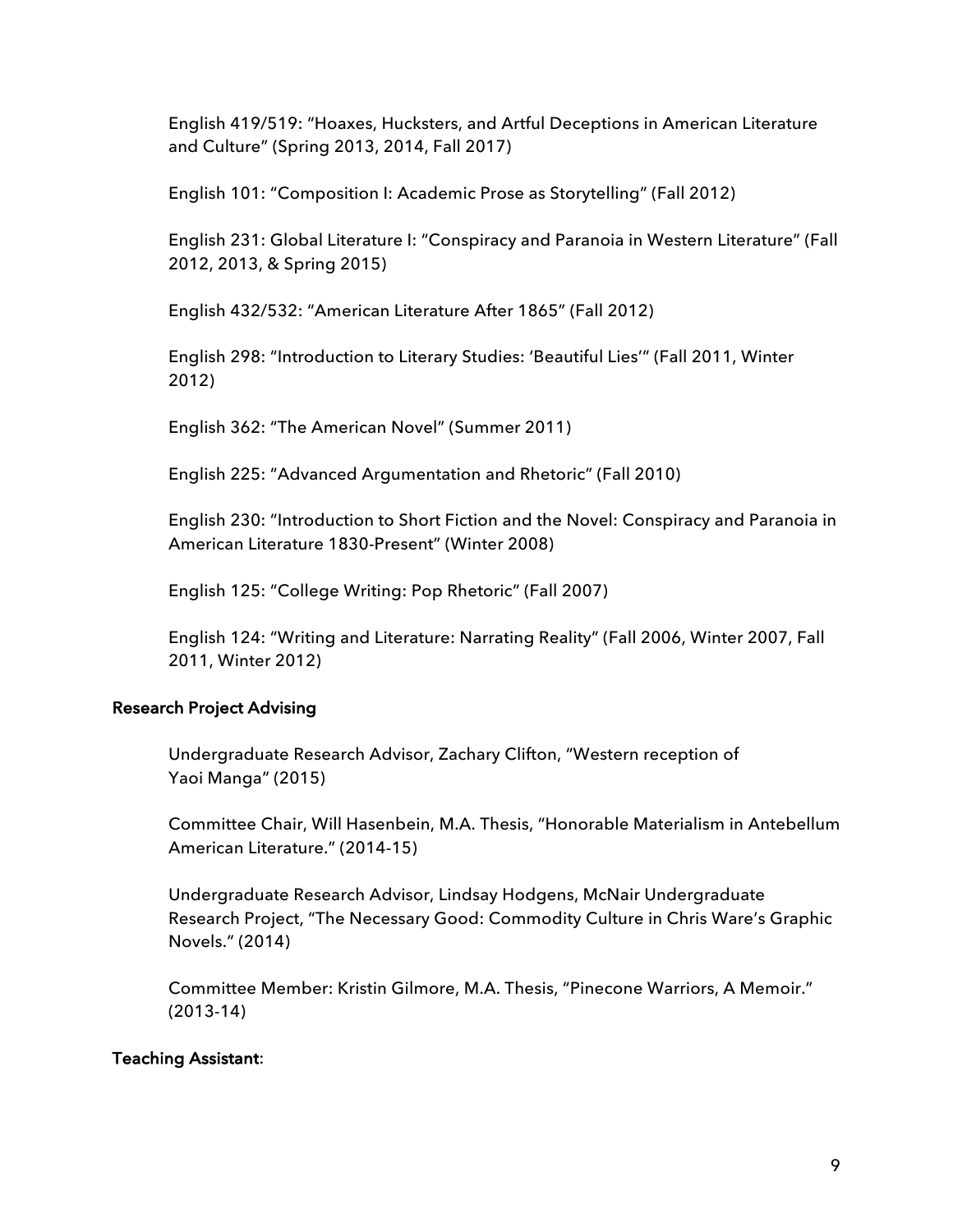English 351: "Milton to Whitman: English Literature 1660-1830" (Winter 2006, 2 sections)

English 305: "Modern English" (Fall 2005, 2 sections)

# Grader:

English 371: "Medieval and Early Modern Literature" (Summer 2008)

# Pedagogy Advisor:

Center for Research on Learning and Teaching (CRLT), University of Michigan, (2009- 10)

English Language Institute (ELI), University of Michigan, (2010)